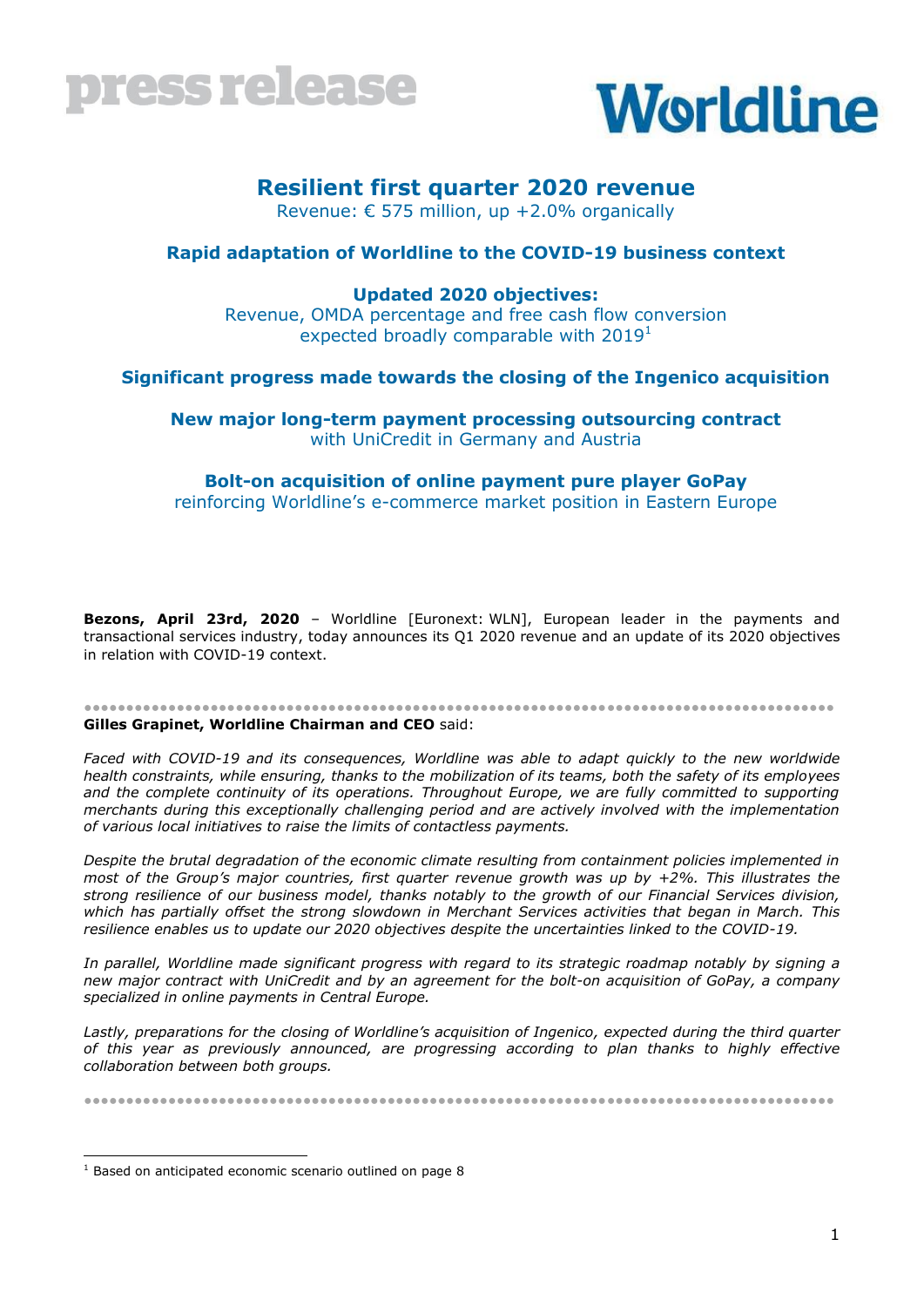

# **Worldline**

#### •••••••••••••••••••••••••••••••••••••••••••••••••••••••••••••••••• **Rapid adaptation of Worldline to the COVID-19 business context**

Pandemic is one of the risks traditionally addressed by the Group Business Continuity Plan. This plan, which was activated as early as February 2020, resulted in a ramp up of the Group's remote working rate as the crisis developed, and in the full compliance with the local regulatory requirements. These measures meet both priority objectives of protecting the health of the Group's employees and ensuring a continuous delivery of the Group's services.

In addition, Worldline's sales force remained in constant dialogue with its customers and in particular supported retailers for their need for click & collect capacity upgrades, offered support to merchants to quickly set up their online business, promoted contactless payments as well as mobile POS systems.

Strong actions to adapt the cost base to COVID-19 consequences were also taken, and among others:

- A freeze on new hirings was put in place;
- Salary increase were postponed;
- Holidays & other measures policy were implemented;
- Key supplier contracts were adapted;
- Project reviews were conducted, and
- All discretionary expenses, including travel costs, were stopped

The monitoring of merchant risks was also reinforced. In that respect, new members joined Worldline's high quality risk management teams and new tools were implemented.

Lastly, Worldline has been cooperating with its partners (banks and payment brands) in numerous countries throughout Europe (Belgium, The Netherlands, Germany, Switzerland, etc.) to facilitate and implement higher contactless payment authorization limits, in light of the World Health Organization recommendations for fostering ePayments and limit the risk of transmitting the COVID-19 virus through bills and coins.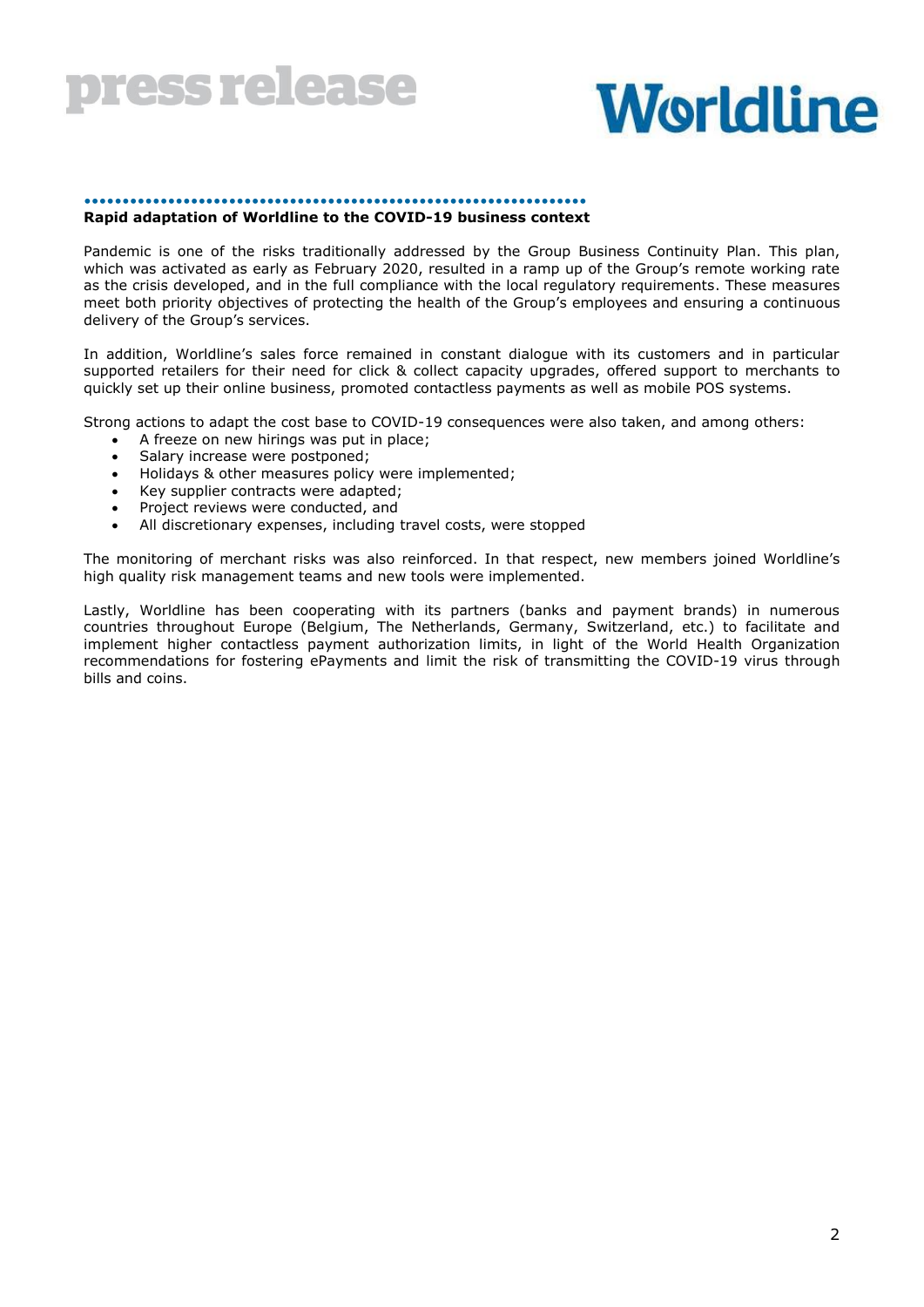# **Worldline**

### ••••••••••••••••••••••

#### **Resilient Q1 revenue**

For the analysis of the Group's performance, revenue for the first quarter of 2020 is compared with the first quarter 2019 at constant scope and exchange rates, presented in the Appendix to this release. Performance for the first quarter 2020, on a like-for-like basis compared with Q1 2019, is as follows:

#### **Q1 2020 revenue performance by Global Business Lines**

|                                     | <b>Revenue</b> |          |                     |  |
|-------------------------------------|----------------|----------|---------------------|--|
| In $\epsilon$ million               | Q1 2020        | Q1 2019* | % Organic<br>Growth |  |
| <b>Merchant Services</b>            | 267.2          | 266.3    | $+0.4%$             |  |
| <b>Financial Services</b>           | 223.0          | 214.2    | $+4.1%$             |  |
| Mobility & e-Transactional Services | 84.6           | 83.2     | $+1.6%$             |  |
| Worldline                           | 574.8          | 563.7    | $+2.0%$             |  |

*\* At constant scope and March 2020 YTD average exchange rates*

**Merchant Services** revenue for the quarter reached **€ 267.2 million**, improving organically by €+1.0 million or **+0.4%** compared to Q1 last year.

After a double digit growth recorded during the first two months of the year, the Business line was impacted by the overall reduction in payment transactions following the social distancing, confinement and lock-down measures adopted in all key geographies where the Group operates, in the context of the COVID-19 sanitary crisis.

In that context, revenue in **Merchant Payment Services** (commercial acquiring, online & omni-channel payment acceptance and payment terminals) grew slightly during the first quarter, resulting from contradictory developments.

- On the one hand, an unprecedented reduction in transaction volumes was recorded in sectors strongly impacted by the confinement measures such as tourism and event related businesses (airlines, tour operators and cruise, duty free stores, hospitality, dynamic currency conversion), restaurants, petrol retail and general retail.
- On the other hand, this decrease in transaction volumes was however partly compensated by much higher transaction volumes with food retailers and drugstores and more online transactions for businesses not impacted by COVID-19, such as online entertainment or goods delivery.

Overall, acquiring transaction volumes have decreased by more than 30% since mid-March compared with the same period last year.

Regarding payment terminals, sales slightly decreased but were overall resilient thanks to higher demand for mobile POS needed for deliveries and to the newly launched VALINA unattended payment terminal used in vending machines.

Lastly, **Merchant Digital Services** grew slightly as well, partly thanks to higher business notably with French retailers on "click & drive" or "click & collect" types of solutions.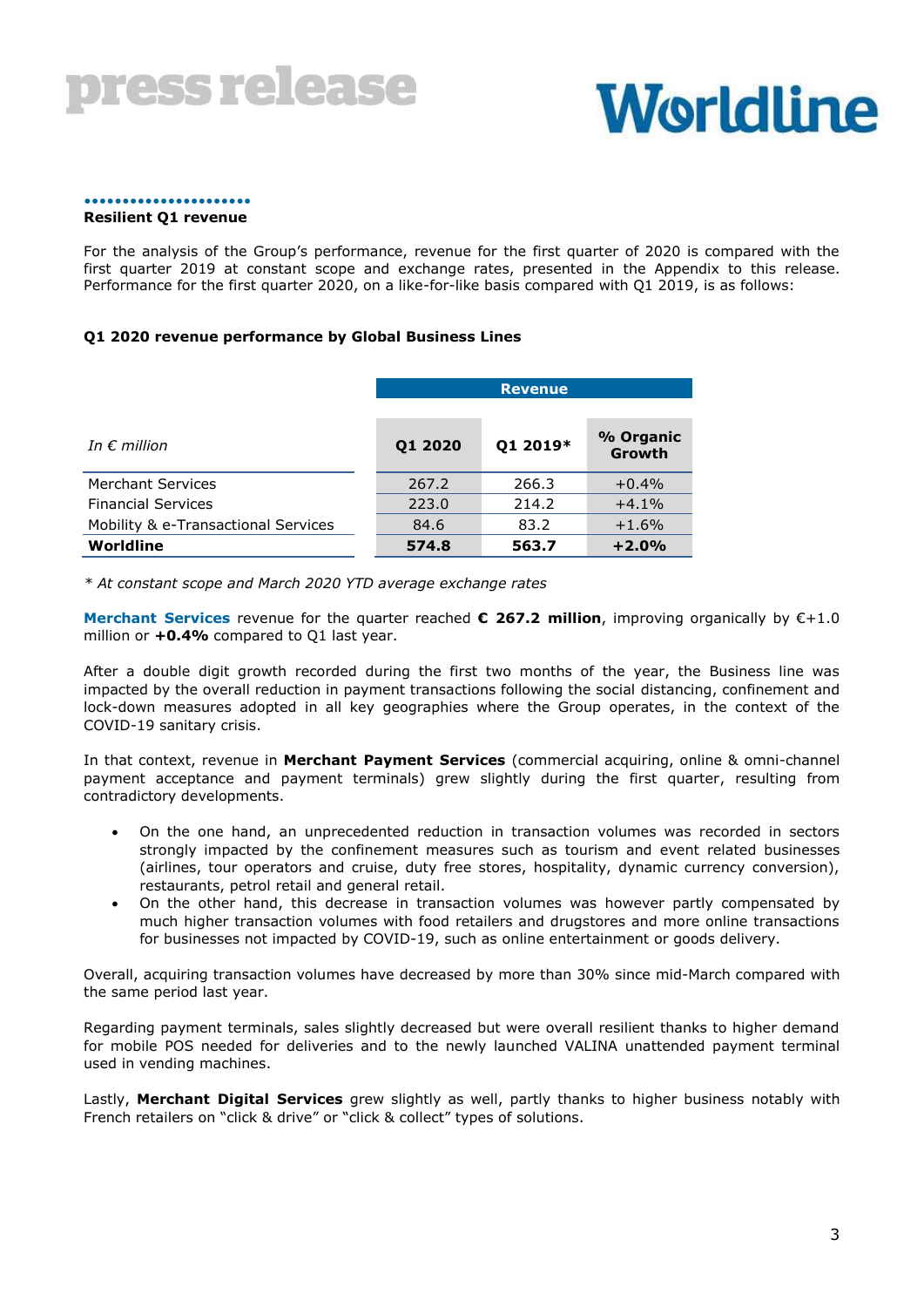

Revenue in **Financial Services** reached **€ 223.0 million**, improving organically by €+8.8 million or **+4.1%.** As expected, this business line showed an overall resilience in the current economic context thanks to recurring payment flows (such as for payment of rent, utilities, etc.), to newly signed large outsourcing contracts and to ongoing project activity with banks and financial institutions.

Specifically, revenue for *Accounts Payments* was not affected by COVID 19 and recorded a solid double digit growth rate, primarily fueled by:

- Higher account based payment transactions (+8%); and
- The ramp-up of large contracts such as Commerzbank and the newly announced large long-term outsourcing contract with UniCredit in Germany and Austria.

*Digital Banking* was unaffected by the current crisis environment as well, benefitting from more Strong Authentications requests for eCommerce transactions (+40% altogether for ACS, Trusted Authentication and wallet transactions), coupled with higher volumes on e-brokerage.

*Issuing processing* revenue was quasi stable. It has been slightly impacted by COVID-19 but these impacts were offset by the ramp-up of the OP contract in Finland, by a slight increase in number of cards managed and buy a +8% growth in number of issuing transactions, reflecting the stronger usage of cards notably for low value or contactless payments.

Lastly, as expected, *Acquiring Processing* revenue slightly decreased. Indeed, that division was the most impacted by COVID 19, as the number of transactions processed for local acquirers in The Netherlands, France, Italy and Belgium decreased sharply as from March.

**Mobility & e-Transactional Services** revenue reached **€ 84.6 million**, improving organically by €+1.3 million or **+1.6%** compared to last year.

- *Trusted Digitization* revenue grew double digit, thanks to higher business with various French governmental entities, in particular agencies in charge of payment of grants and benefits, of production of secured official documents and of the Digital Personal Medical file. Activity was good in Latin America as well, in particular for the Salta Tax collection contract and with Farmalink.
- Revenue in *eConsumer & Mobility* declined as planned mostly due to less projects and value added device resale recorded this quarter.
- *e-Ticketing* revenue remained quasi stable, despite being the most impacted by the COVID-19 situation. Indeed, the division suffered from lower ticketing volumes and revenue at the very end of the quarter, while it benefitted from the continuous development of Tap2Use contracts, and in particular from the project phase of the newly Open Payment contract signed with the Lyon public transport operator SYTRAL.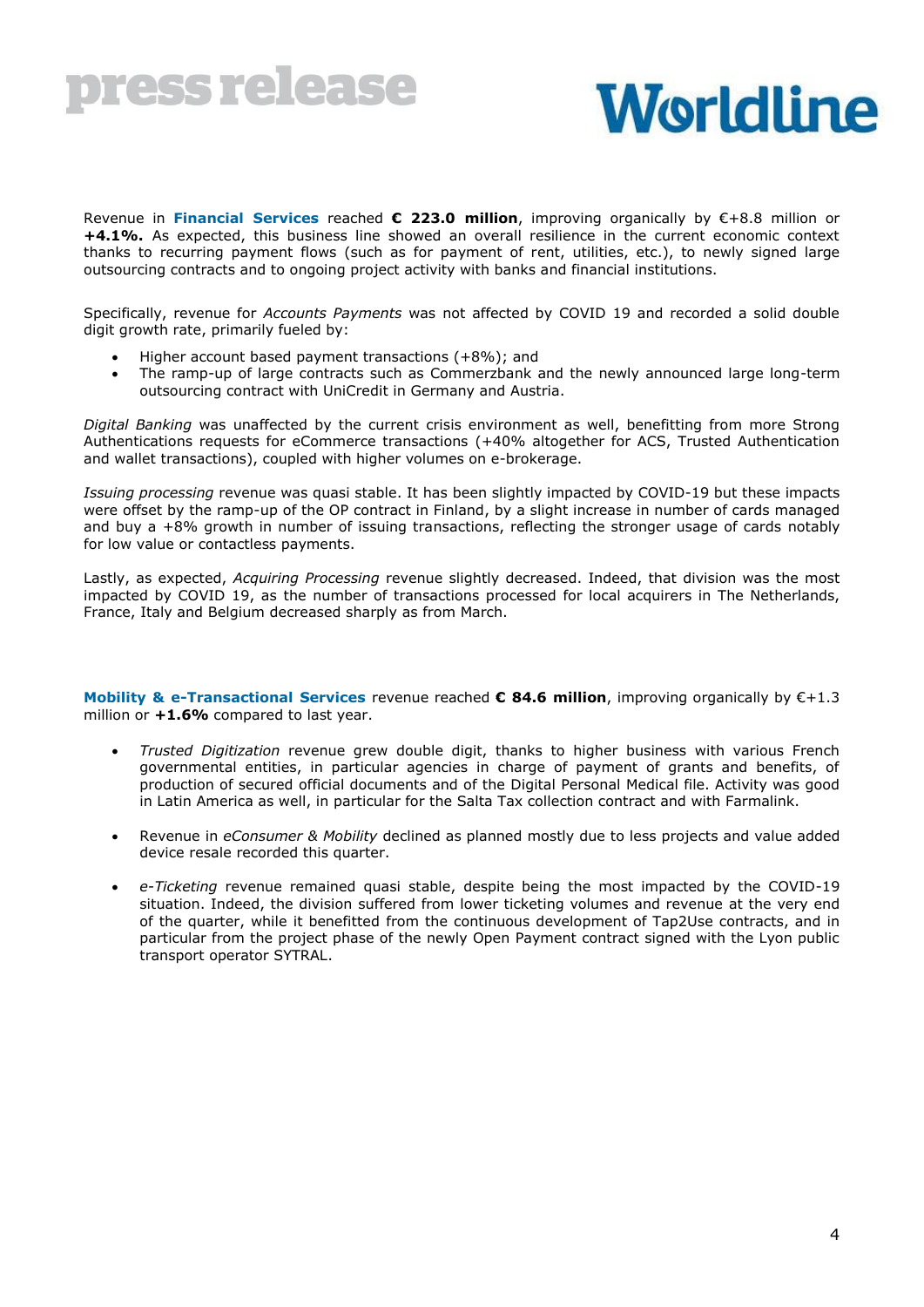# **Worldline**

#### ●●●●●●●●●●●●●●●●●●●●●●●●●●●●●●●●●●●●●●●●●●●●●●●●●●●●●●●● **First quarter 2020 commercial activity and key achievements**

#### **Merchant Services**

Further to the signature of the Subway pan-European contract announced in February, the commercial success of Worldline online payment solutions was further confirmed this quarter with:

- The signature of a contract with an online print and design company, for which Worldline will offer a one-stop shop solution for gateway & acquiring across several countries in Europe; and
- A pan-European gateway and acquiring contract with the online musical instrument retailer Gear4music.

Lastly, Worldline successfully entered the electric vehicle charging market. Indeed, the Group will provide to the largest European electric vehicle charging service provider, a mobile application, which will enable drivers to access charging stations and to pay for the service, thanks to the integration of Saferpay and Worldline acquiring into the application.

#### **Financial Services**

Aside from the very large new outsourcing contract signed with UniCredit (as detailed thereafter), commercial activity in Financial Services was very active. In particular:

- Worldline has signed through Brinks a large ATM transaction management contract for BPCE, pursuant to which the Group will manage approximately 300 million transactions per year from circa 11,000 ATM over 10 years. This new contract perfectly illustrates Worldline's strategy to expand in the ATM transaction management market, which is currently being consolidated or outsourced in Europe to a limited number of providers;
- A large issuing processing contract was renewed with a leading European financial institution; and
- Worldline was chosen by the Central bank of Curacao & Saint-Martin to switch to instant Payments, further demonstrating the Group's expertise in instant payments.

#### **Mobility & e-Transactional Services (MeTS)**

In *eTicketing*, Worldline has been selected by SYTRAL, Lyon's region public transport authority, to implement its "Tap 2 Use" solution, enabling travellers to buy and validate their journey just using their EMV cards. That solution, which includes validators, ticketing back office and payment acceptance, further confirms Worldline's leadership in deploying Open Payment solutions for public transport operators. In addition, Worldline has renewed its contract with two rail franchises in the United Kingdom to provide rail operations and passenger information services.

In *eConsumer & mobility*, Worldline will implement its "Smartpush" solution for the broadcasting and monitoring of secured SMS / voice messages, for the French Social Security branch in charge of paying numerous subsidies to families.

In *Trusted Digitization*, several contracts were renewed or extended. In particular, Worldline has extended its current secured Track and Trace contract to allow compliance with processes imposed by the EU to manage excise rights collection and payment.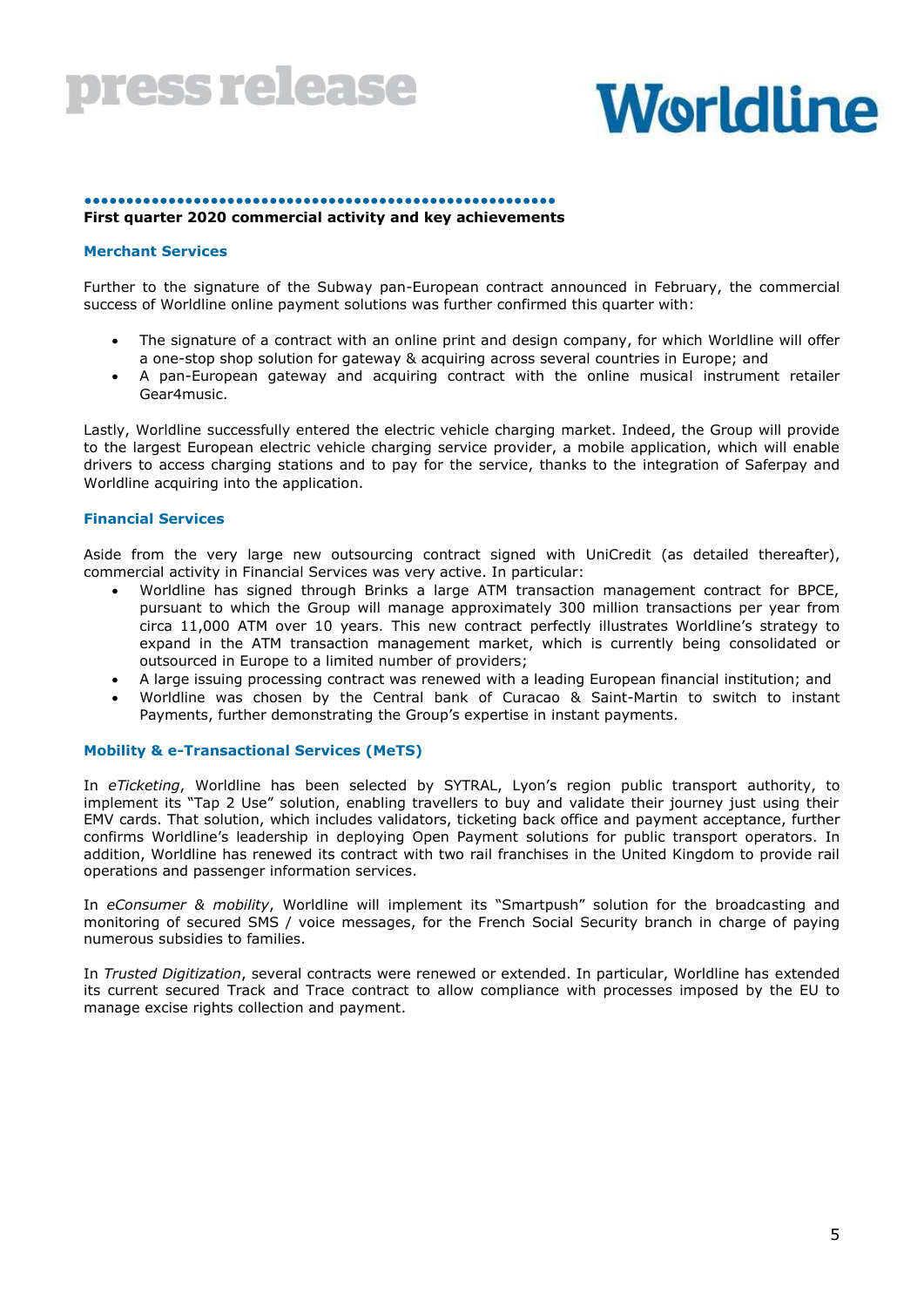

#### **Backlog**

The **backlog** at the end of March 2020 increased to **€ 3.9 billion**.

#### ••••••••••••••••••••••••••••••••••••••••••••••••••••••••••

#### **Continued execution of the strategic vision of Worldline**

#### **Very large long-term payment outsourcing contract signed with UniCredit**

On February 27, 2020, Worldline announced the signing of a very large long-term strategic partnership with UniCredit, a leading European financial institution. Worldline will be responsible for the processing of all SEPA (Single Euro Payments Area) payments, instant payments, multi-currency, domestic and high value payments transactions for UniCredit in Austria and Germany. This new major outsourcing contract follows the one signed with Commerzbank in 2018 and further demonstrates the relevance of Worldline's payment outsourcing value proposition, not only as a provider but also as a true long-term sparring partner bringing innovation, price competitiveness and guaranteed regulatory compliance.

#### **Significant progress made towards the closing of the Ingenico transaction**

On February 3<sup>rd</sup>, 2020, Worldline and Ingenico announced the signing of a business combination agreement pursuant to which Worldline would launch a tender offer for all Ingenico shares and convertible bonds (OCEANE), with a view to creating a new world-call leader in payment services with estimated pro forma revenues reaching c.  $\epsilon$  5.3 billion in 2019, out of which c.  $\epsilon$  2.5 billion in merchant payment and transaction-related services. Since the announcement, the transaction has been particularly well received by the customers and the key partners of both groups, highlighting its very compelling industrial and business rationale.

Thanks to the full mobilization of teams on both sides, fast progress has been made towards the processes to be completed and the approvals to be obtained to be ready to close **during the third quarter of 2020 as per timing initially announced**.

In particular:

- **All required regulatory filings or pre-fillings to seek transaction approvals** (Regulatory, Foreign Investment, merger control clearances ) have been made and are under discussions with the relevant regulators, and the various **clearance processes are progressing as expected**
- **Ingenico French Works Council has given its opinion** regarding the contemplated acquisition and Worldline has competed its information process with its works councils;
- The **bridge financing** for the transaction has been **committed** by a pool of 8 banks for an amount up to  $\epsilon$  2.6 billion. That bridge financing will be available for a duration of up to 2 years from the expected closing date.

In addition, **preliminary activities to prepare integration** are now **started**, in line with the Worldline Day-1 readiness proven methodology in compliance with applicable antitrust rules, under the supervision of senior management from both groups.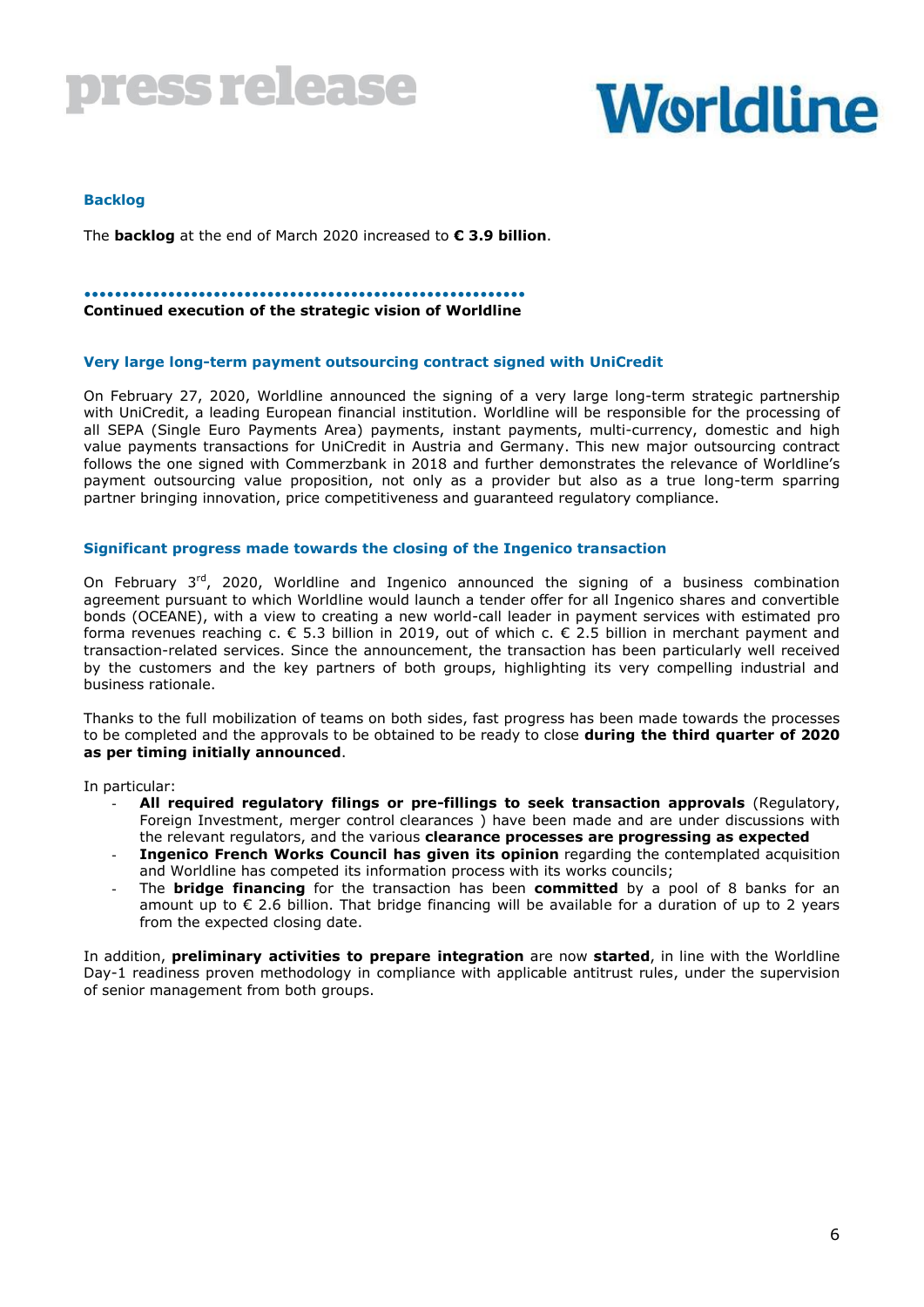# **Worldline**

#### **Bolt-on acquisition of GoPay, an online payment pure player in Eastern Europe**

On April 8, 2020 Worldline signed an agreement for the acquisition of 53% of GoPay, the leading online collecting payment services provider for small and medium sized businesses (SMB) in the Czech Republic. The price paid for this acquisition corresponds to an acquisition multiple (Enterprise Value to OMDA) below Worldline's current multiple.

Having generated c. €7 million revenue in 2019 and OMDA of c. € 2 million, GoPay currently employs 45 employees and manages online payments for c. 9,000 e-shops in the Czech Republic, with presence in Slovakia and Poland. GoPay's value proposition is based on a quick access to a high quality payment collecting engine fit for the needs of small businesses and offering an extensive range of local payment means.

With this acquisition, Worldline:

- Seizes a rare opportunity to develop its online collecting activity in the fast-growing Eastern Europe market;
- Enhances its local expertise in digital go-to-market; and
- Strengthens its market position in the Czech Republic and its partnership with Komercni Banka.

With its double-digit revenue growth track record and solid profitability, GoPay is expected to contribute to reinforce the financial profile of Worldline's Merchant Services division.

The current owner and manager of GoPay, Pavel Schwarz, will continue to be fully involved in the daily operations of the company and will be instrumental in both product development and in achieving the ambitious business plan and synergies going forward.

The transaction is expected to close during the third quarter of 2020, and Worldline has a right to acquire the remaining shares in 2022.

### ●●●●●●●●●●●●●●●●●●●●●●●●●●●●●●

### **Worldline financing liquidity**

In the current COVID-19 context, it is reminded that Worldline enjoys excellent short and long term liquidity position as well as a BBB/stable rating from S&P. None of its debt instrument is subject to covenant close.

In particular, as of December  $31<sup>st</sup>$ , 2019:

- Net indebtedness of the company was limited to  $\epsilon$  641 million, corresponding to a 2019 net debt / OMDA leverage ratio below 1.1x.
- The gross cash position was € 500 million and the Commercial Paper program was used only for a limited amount of € 63 million, which was reimbursed in Q1.
- The revolving credit facility of €600 million was undrawn and remains today fully available.

In the longer term:

 Long term debt consists in two bonds issued in the context of the acquisition of equensWorldline minority interests in 2019, a  $\epsilon$  600 million convertible bond maturing in 2026 and a  $\epsilon$  500 million bond maturing in 2024.

Lastly, regarding the financing of the Ingenico acquisition:

 A bridge financing has been committed by a pool of 8 banks, for an amount of up to €2.6 billion and up to a maximum duration of two years following expected closing.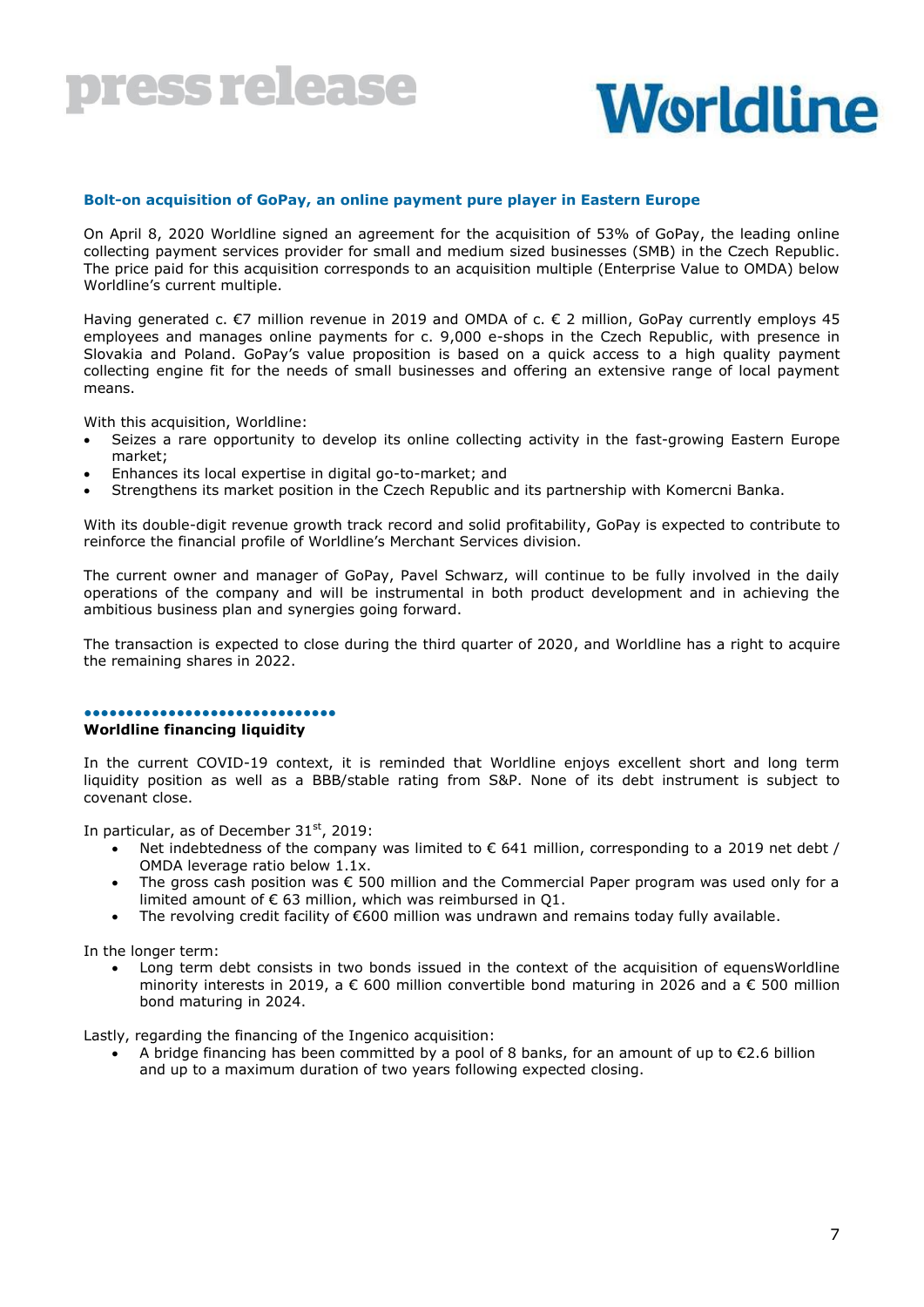



#### •••••••••••••••••••••••••••••••••••••••••

#### **Update of the 2020 objectives adapted to new COVID-19 context**

As the 2020 objectives disclosed on February 3, 2020 were pre Covid-19 effect, the Group updates today its three objectives for the full year 2020, consistently with the macro-economic and sanitary scenario described below.

Consequences of the COVID-19 pandemic are expected to last for the whole year 2020, due to exceptional social and economic restriction measures taken by governments in most of the Group's key markets. In this context, the Group has retained the following scenario for its analysis:

- **During Q2, Worldline anticipates that activities will remain severely restricted**: Lock down of non-essential retail and strict confinement and/or social distancing measures maintained during most of the quarter;
- **During H2 2020, the scenario is based on a very gradual lift of government constraints:**  General "non-essential" retail re-opening and increase of domestic payment flows allowing a progressive business recovery, while very limited international travel, tourism and related businesses are anticipated. Postponement of all key conventions and events (sporting, corporate, festivals, concerts & leisure, etc.) to 2021

Based on these hypotheses, the Group expects a full year 2020 financial performance broadly in line with 2019, as follows:

#### **Revenue**

The Group expects its 2020 full year revenue to be flat or decreasing by a low single digit compared with 2019 at constant scope and foreign exchange rates.

#### **OMDA**

The Group expects a 2020 full year OMDA percentage at constant scope and foreign exchange rates around 25%, circa the same percentage than 2019.

#### **Free cash flow**

The Group targets circa the same cash conversion percentage (free cash flow divided by OMDA) than in  $2019<sup>1</sup>$ .

These objectives are expressed at constant exchange rates. They rely also on the absence of change in scope and of significant change in accounting standards.

These objectives have been built on a comparable basis versus historical financial information, and according to Group's accounting standards.

••••••••••••••••••••• **Forthcoming events**

-

June 9, 2020 Shareholder's Annual General Meeting

 $1$  Excluding Ingenico transaction acquisition costs.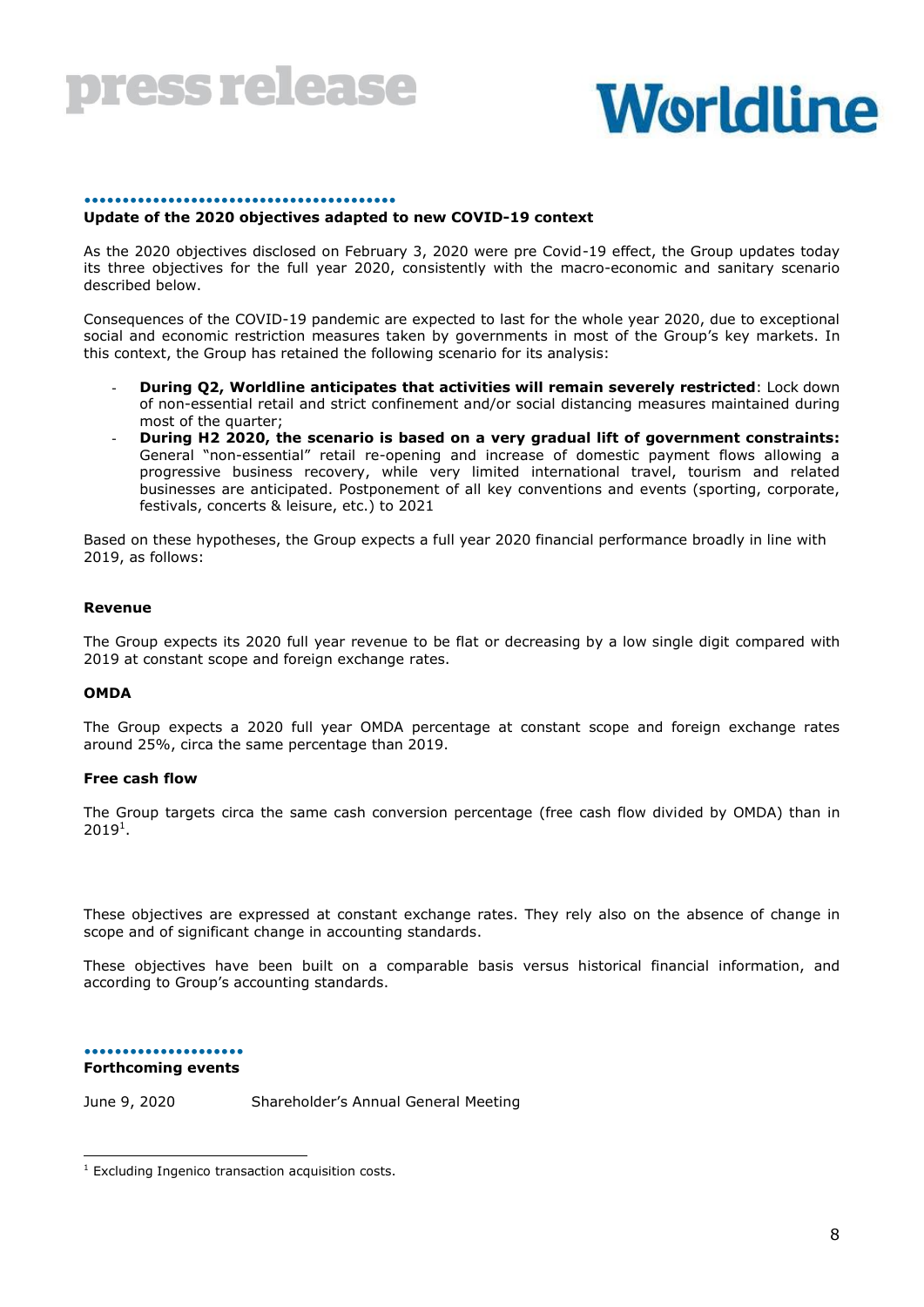

# **Worldline**

#### •••••••••••••••••••••••••••••••••••••••••••••••••••••••••••••••••••••••••••••••••••••••••••••••••• **Appendix: Reconciliation of Q1 2019 reported revenue with Q1 2019 revenue at constant scope and exchange rates**

For the analysis of the Group's performance, revenue for Q1 2019 is compared with Q1 2018 revenue at constant scope and foreign exchange rates.

Reconciliation between the Q1 2018 reported revenue and the Q1 2018 revenue at constant scope and foreign exchange rates is presented below (per Global Business Lines):

|                                     | <b>Revenue</b> |                                     |          |  |
|-------------------------------------|----------------|-------------------------------------|----------|--|
|                                     |                |                                     |          |  |
| In $\epsilon$ million               | Q1 2019        | <b>Exchange</b><br>rates<br>effects | Q1 2019* |  |
| <b>Merchant Services</b>            | 261.8          | $+4.4$                              | 266.3    |  |
| <b>Financial Services</b>           | 213.2          | $+1.0$                              | 214.2    |  |
| Mobility & e-Transactional Services | 84.6           | $-1.4$                              | 83.2     |  |
| Worldline                           | 559.6          | 4.0                                 | 563.7    |  |

*\* At constant scope and March 2020 YTD average exchange rates*

Exchange rate effects correspond mainly to the appreciation of the Swiss Franc partly offset by the depreciation of the Argentinian Peso

The Q1 2019 figures presented in this press release are based on the constant scope and foreign exchange rates data.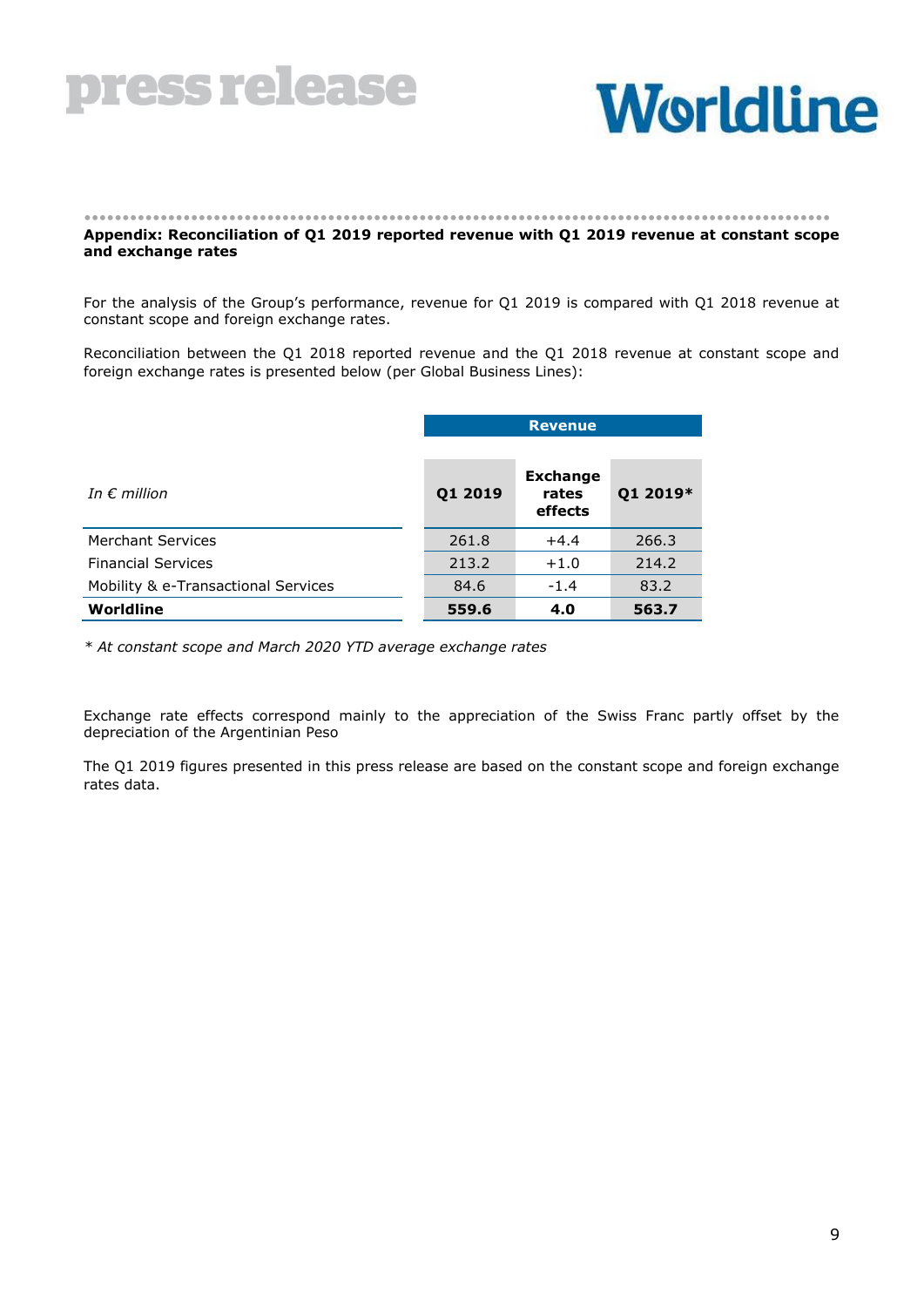

#### ••••••••••••••••• **Conference call**

Worldline's Chairman & CEO Gilles Grapinet, along with Deputy CEO Marc-Henri Desportes, and Chief Financial Officer Eric Heurtaux will comment on the Group first quarter 2019 revenue, on Thursday, April  $23<sup>rd</sup>$  at 8.00am (CET – Paris).

You can join the **webcast** of the conference:

- on [worldline.com,](http://www.worldline.com/) in the Investors section

- by smartphones or tablets through the scan of the QR code or through this link : [https://edge.media](https://edge.media-server.com/mmc/p/5ey24caa)[server.com/mmc/p/5ey24caa](https://edge.media-server.com/mmc/p/5ey24caa)

- by telephone with the dial-in:

United Kingdom (Local):  $+44$  (0) 844 481 9752<br>France, Paris (Local):  $+33$  (0)1 70 70 07 81 Germany, Frankfurt (Local): United States, New York (Local): +1-646-741-3167 Standard international: +44 (0) 2071 928338

Confirmation Code: **2297658**

+33 (0)1 70 70 07 81<br>+49 (0)69 2222 2625



••••••••••••••••••••••••••••••••••••••• **Contacts**

#### **Investors Relations** David Pierre-Kahn +33 6 28 51 45 96 [david.pierre-kahn@Worldline.com](mailto:david.pierre-kahn@worldline.com)

**Communication** Sandrine van der Ghinst +32 499 585 380 [sandrine.vanderghinst@Worldline.com](mailto:sandrine.vanderghinst@worldline.com)

**Press** Anne-Sophie Gentil +33 6 32 92 24 94 [asgentil@kairosconsulting.fr](mailto:asgentil@kairosconsulting.fr)